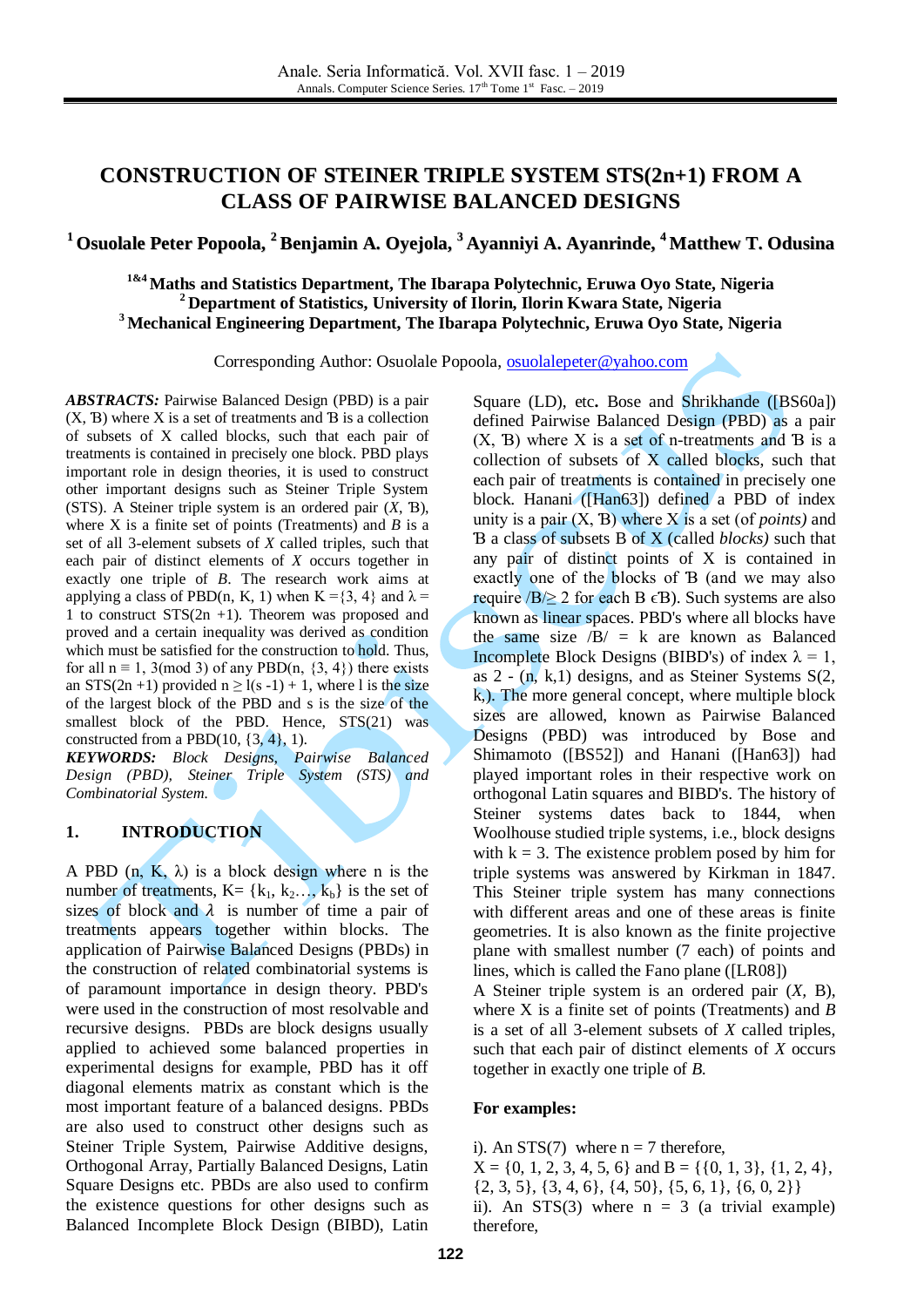$X = \{0, 1, 2\}$  and  $B = \{0, 1, 2\}$ iii). An  $STS(1)$  where  $n = 1$  (a more trivial example) therefore,  $X = \{1\}$  and  $B = \emptyset$ 

A resolvable *STS*(n) is called a Kirkman triple system, and it is denoted by KTS(n). The solution to Kirkman's 15 schoolgirl problem is a resolution of a block design on 15 points with blocks of size 3 such that every pair of points is contained in a unique block. A resolvable Steiner Triple System is called a Kirkman Triple System and there are 7 non-

isomorphic Kirkman Triple Systems on 15 points'(n). The first person who mentioned resolvable designs was Thomas Kirkman ([Kir47]). He asked the following question, known as Kirkman's schoolgirl problem: Fifteen young ladies in a school walk out three abreast for seven days in succession: It is required to arrange them daily, so that no two shall walk abreast. In other words, the problem is equivalent to finding a KTS(15). If the girls are numbered from 01 to 15, one of the seven solutions is given below: below, where the schoolgirls are labeled 1, 2, ... , 15:

| Table 1: Kirkman's schoolgirl problem's results |                  |                  |                  |                  |                  |                  |  |  |
|-------------------------------------------------|------------------|------------------|------------------|------------------|------------------|------------------|--|--|
| DAY <sub>1</sub>                                | DAY <sub>2</sub> | DAY <sub>3</sub> | DAY <sub>4</sub> | DAY <sub>5</sub> | DAY <sub>6</sub> | DAY <sub>7</sub> |  |  |
| 1,6,11                                          | 1,8,10           | 1,3,9            | 1,2,5            | 2,3,6            | 1,7,14           | 1,12,13          |  |  |
| 2,7,12                                          | 2,9,11           | 2,13,14          | 3,10,12          | 5,7,13           | 3,5,11           | 2,4,10           |  |  |
| 3,8,13                                          | 3,4,7            | 4,5,8            | 4,11,13          | 8,9,12           | 4,6,12           | 5,6,9            |  |  |
| 4,9,14                                          | 5,12,14          | 6,7,10           | 6,8,14           | 10,11,14         | 9,10,13          | 7,8,11           |  |  |
| 5,10,15                                         | 6,13,15          | 11, 12, 15       | 7,9,15           | 1,4,15           | 2,8,15           | 3, 14, 15        |  |  |

**Table 1: Kirkman's schoolgirl problem's results**

It is easily seen that the above plan is a BIBDs with parameters n = 15,  $b = 35$ ,  $r = 7$ ,  $k = 3$ , and  $\lambda = 1$ when triplets of girls are treated as blocks. Other solutions to KTS{15) were provided by several authors, including Cayley ([Cay50]), Peirce ([Pei60]) and Davis ([Dav97]). The solution of a Kirkman triple System KTS(n) for all  $n \equiv 3 \pmod{6}$ was provided by Raychaudhuri and Wilson ([RW71]). Steiner ([Ste53]) proposed the problem of arranging *n* objects in triplets (called Steiner's triple systems) such that every pair of objects appears in exactly one triplet. It is easy to see that Steiner's triples are in fact BIB designs with block size three. Later in 1853, Steiner discussed t -designs with  $k = t$  $+ 1$  and  $\lambda = 1$ . When  $t = 2$ , these are triple systems with  $\lambda = 1$ . Thus, we call such designs Steiner triple systems. Put another way, they are 2-designs with parameters  $(n, 3, 1)$ , and we denote such systems by *S*(2, 3, n). Unaware of Kirkman's work, [Jakob](https://en.wikipedia.org/wiki/Jakob_Steiner)  [Steiner](https://en.wikipedia.org/wiki/Jakob_Steiner) ([Ste53]) reintroduced triple systems, and as this work was more widely known, the systems were named in his honor ([Ste53]).The existence question for which STS(n) does exist was first posed by W.S.B. Woolhouse (Prize question 1733, Lady's and Gentlemen's Diary 1844).The problem was solved in 1847 by Rev. T.P. Kirkman ([Kir47]) further established the existence of a Steiner triple system of order n which exists if and only if  $n \equiv 1$ , 3 (mod 6).

### **2. THE STEINER TRIPLE SYSTEM AND PBD**

Wilson ([Wil74]) and Hanani ([Han79]) uses PBD's and GDD's to construct Steiner systems STS(2, *k, n*). The final aim is to facilitate the construction of Steiner systems STS (2n+1*)* and it is with this in mind that we attempt a generalization of the fundamental construction.

A necessary and sufficient condition for the existence of an STS (l, K, n) is that n has an expression as a sum of members of K. A weaker condition,  $n \equiv 0 \pmod{g.c.d.(K)}$ , is sufficient for large values of n.

Necessary conditions for the existence of an S(t, K, n)with  $t>1$ , are:

The existence of an  $S(t-1, K-1, n-1)$  (where  $K-1$ ) denotes the set $\{k-1: k \in K\}$ ), and

 $\binom{n}{t}$  $\binom{n}{t} \equiv 0$ (mod g.c.d $\binom{k}{t}$  $\binom{k}{t}$  where k $\in$ 

Wilson ([Wil75]) was able to show that these two conditions are sufficient for the existence of an S(2, K, n) provided n is sufficiently large. One would like to prove a similar theorem for  $S(3,K,n)$ , i.e. when n is sufficiently large, the necessary congruence conditions are sufficient for the existence of an S(3, K, n). Hanani ([Han79]) has shown that the necessary conditions given above for the existence of  $S(3,4, n)$  and  $S(3, {4,6}, n)$  are indeed sufficient. Hanani ([Han79]) and Hanani ({Han71]) also proved the result for some larger sets of block sizes. The paper of Hanani ([Han79]) is also the state of the art as regards the existence of S(3, k, n) with  $k \ge 5$ , except for a few constructions of individual designs which are listed in ([BJL86]).

### **2.1.Necessary Condition for the Existence of STS(n)**

Using the same arguments as for Balanced Incomplete Block Designs (BIBD), one could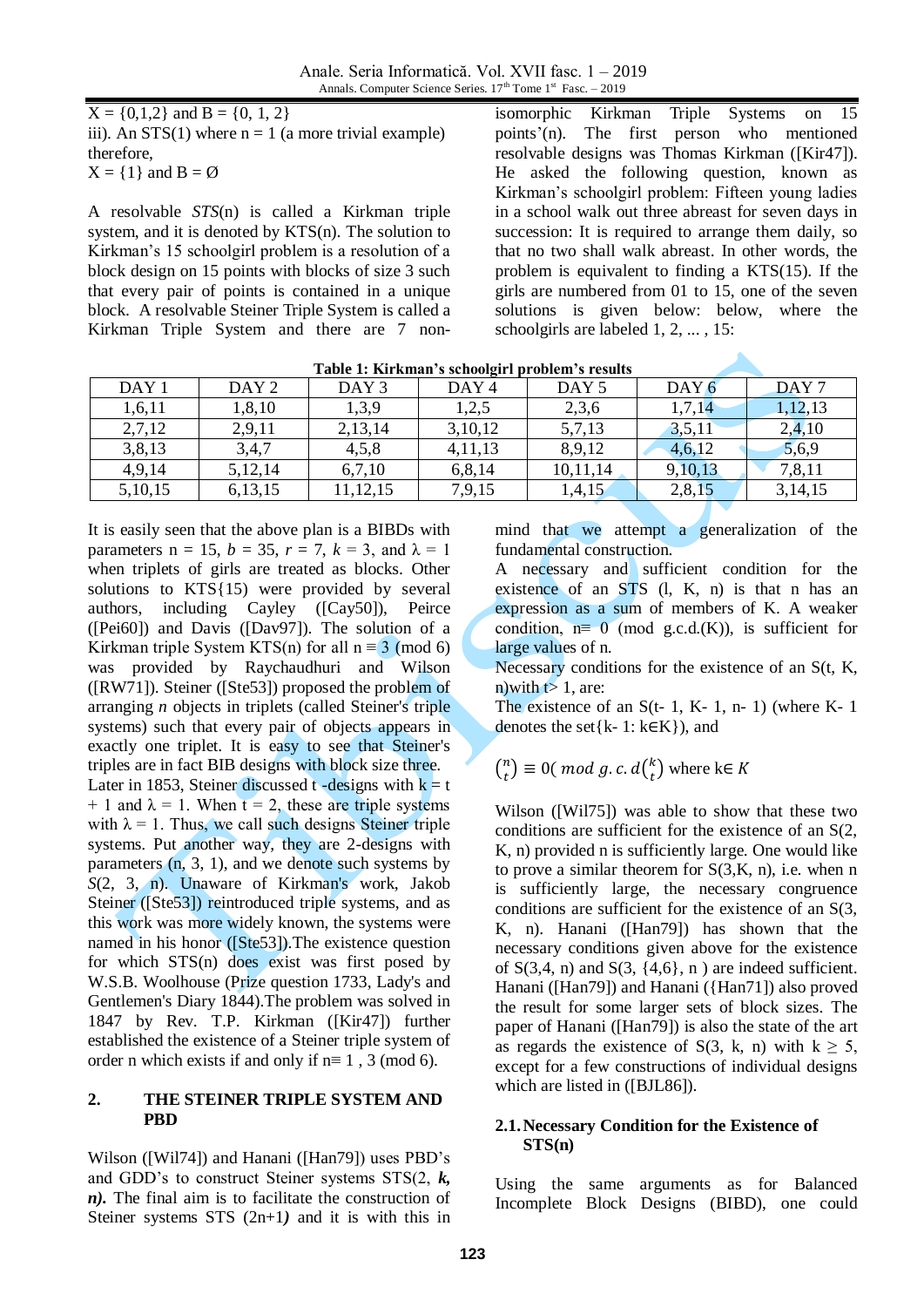conclude that for an STS(n), we have point replication and number of blocks given by

$$
r = \frac{n-1}{2} \text{ and}
$$
  

$$
b = \frac{n(n-1)}{6}
$$

Since r is an integer, we must have  $\frac{2}{n-1}$ , i.e. n odd. So  $n \equiv 1, 3, 5 \pmod{6}$ . Since b is an integer, we must have  $\frac{6}{\pi}$  $\frac{6}{n(n-1)}$ . For  $n \equiv 5 \pmod{6}$ , we cannot have  $\frac{6}{n(n-1)}$ .

**Proposition (Necessary conditions for the existence of an STS(n)**

If an STS(n) exists, then  $n \equiv 1, 3 \pmod{6}$ .

#### **3. THE CONSTRUCTION**

Recall that **a** Pairwise Balanced Design (PBD) is a pair  $(X, B)$  where X is a set of *n*- treatments and B is a collection of subsets of X called blocks, such that each pair of treatments is contained in precisely one block. Also, the balance properties of BIBDs can be extended to larger sets of elements in the form of PBDs by relaxing the requirement that all blocks are the same size, then we shall have a pairwise balanced design.

#### **For example:**

A (n, k,  $\lambda$ )-BIBD is a PBD(n,  $\{k\}, \lambda$ ).

Then, If  $2 \in K$ , a PBD(n, K,  $\lambda$ ) exists for all n, K, and λ.

Let  $K \neq \{n\}$ . If a PBD(n, K,  $\lambda$ ) exists then  $n \geq l(s - 1)$ *1)*+ 1 where *l* and *s* are the sizes of the largest and smallest blocks of the PBD, respectively.

### **Proof.**

Let  $B = \{n_1, \ldots, n_l\}$  be a block of size *k*. Now  $l < n$  so there exists  $n_0$  in *X* such that  $n_0 \notin B$ . Since  $n_0$  must be paired with  $n_1, \ldots, n_l$  there exists a unique block  $B_i$ containing  $n_0$  and  $n_i$  for each *i* from 1 to *l*.

Now in each  $B_i$  there are at least  $s-1$  elements besides  $n_0$ , where  $\bigcap B_i = \{n_0\}.$ 

Therefore,

$$
n \geq |U_{i=1}^l Bi| = |\{x0\}| + |U_{i=1}^l Bi - \{x0\}| = 1
$$
  
+ $\sum_{i=1}^l |Bi - \{x0\}| = 1$ (s-l) + 1

### **For example**:

There cannot exist a  $PBD(8,\{3,4\},1)$ . If there are no blocks of size 4, we are looking for an STS(8); however, 8 is not congruent to1, 3 (mod 6). If there

is at least one block of size 4, then it will give  $n \geq$  $4(3 - 1) + 1 = 9$ .

Suppose there exists a PBD $(n, K, \lambda_1)$  and for all  $k \in$ K there exists a PBD(k, L,  $\lambda_2$ ). Then there exists a  $PBD(n, L, \lambda_1\lambda_2)$ .

#### **Proof:**

Consider a PBD $(n, K, \lambda_1)$  with blocks  $B_1, \ldots, B_n$  where  $B_i$  has  $k_i$  elements. Replace each  $b_i$  with the blocks of a PBD $(k_i, L, \lambda_2)$ , where instead of using the elements  $\{1, \ldots, k_i\}$  we use the elements of  $B_i$  according to some bijection  $f_i$ : {1,... $k_i$ }  $\rightarrow B_i$ . One claims that this is a  $PBD(n, L, \lambda_1\lambda_2)$ .

Trivially. there are *n-*treatments and the block sizes come from *L*. It suffices to show that any pair of treatments occurs exactly  $\lambda_1 \lambda_2$  times.

Consider two treatments *x* and *y*. They occur together in  $\lambda_2$  blocks of the design each time they occurred in a block  $B_i$  of the original design. Since they occurred together in  $\lambda_1$  blocks of the original design, the new design contains the pair  $(x, y)$ exactly  $\lambda_1 \lambda_2$  times. That is, the proposed design is a PBD $(n, L, \lambda_1 \lambda_2)$  as desired.

### **For example:**

Consider a PBD $(10, \{3, 4\})$  with the following blocks:

{1, 2, 3, 4}, {1, 5, 6, 7}, {1, 8, 9, 10}, {2, 5, 8}, {2, 6, 9}, {2, 7, 10}, {3, 5, 10}, {3, 6, 8}, {3, 7, 9}, {4, 5, 9}, {4, 6, 10}, {4, 7, 8}.

One could have PBD(3, {3}, 2) (a double "STS3", given by {1, 2, 3}, {1, 2, 3}) and a PBD(4, {3}, 2) i.e ( (4, 3, 2)-BIBD which is given by {1, 2, 3}, {1, 2, 4}, {1, 3, 4}, {2, 3, 4}).

One could use these to obtain a PBD(10, {3}, 2) which is a  $(10, 3, 2)$ BIBD

Which implies that a PBD $(10, \{3\}, 2)$  gives a  $(10, 3, 3)$ 2)-BIBD.

Thus, the following blocks

 $\{1, 2, 3, 4\} \rightarrow \{1, 2, 3\}, \{1, 2, 4\}, \{1, 3, 4\}, \{2, 3, 4\}$  $\{1, 5, 6, 7\} \rightarrow \{1, 5, 6\}, \{1, 5, 7\}, \{1, 6, 7\}, \{5, 6, 7\}$  $\{1, 8, 9, 10\} \rightarrow \{1, 8, 9\}, \{1, 8, 10\}, \{1, 9, 10\}, \{8, 9, 10\}$  $\{2, 5, 8\} \rightarrow \{2, 5, 8\}, \{2, 5, 8\}$  $\{2, 6, 9\} \rightarrow \{2, 6, 9\}, \{2, 6, 9\}$  $\{2, 7, 10\} \rightarrow \{2, 7, 10\}, \{2, 7, 10\}$  $\{3, 5, 10\} \rightarrow \{3, 5, 10\}, \{3, 5, 10\}$  $\{3, 6, 8\} \rightarrow \{3, 6, 8\}, \{3, 6, 8\}$  $\{3, 7, 9\} \rightarrow \{3, 7, 9\}, \{3, 7, 9\}$  $\{4, 5, 9\} \rightarrow \{4, 5, 9\}, \{4, 5, 9\}$  $\{4, 6, 10\} \rightarrow \{4, 6, 10\}, \{4, 6, 10\}$  $\{4, 7, 8\} \rightarrow \{4, 7, 8\}, \{4, 7, 8\}.$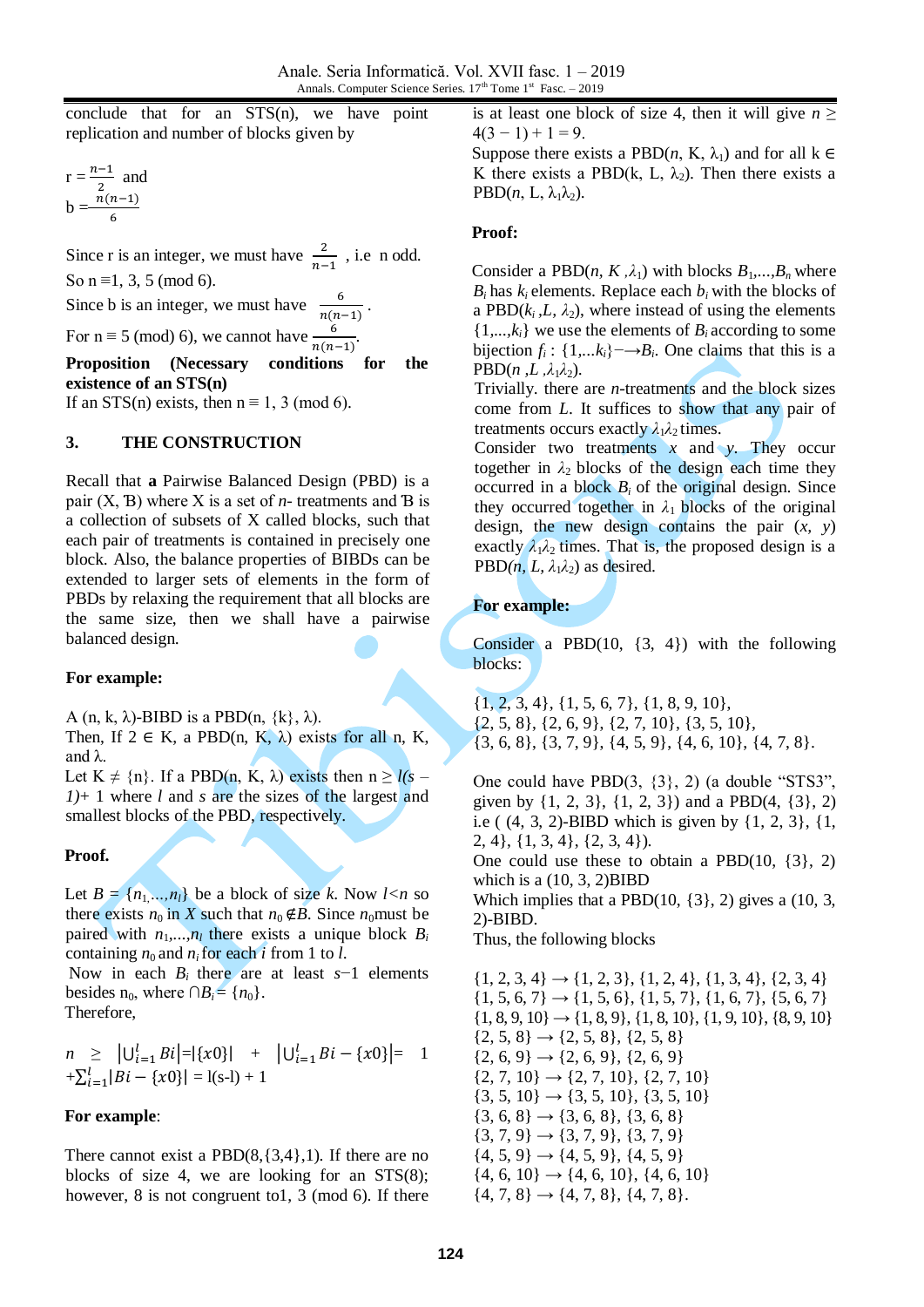If there exists a PBD $(n, K, \lambda_1)$  and a  $(n, 1, \lambda_2)$ -BIBD for all  $n \in K$ , then there exists a  $(n, 1, \lambda_1 \lambda_2)$ -BIBD; and also, If there exists a PBD (*n*, K, 1) and as  $STS(n')$  for all  $n \in K$ , then there exists an  $STS(n)$ .

### **The derived theorem 3**

For all  $n \equiv 1$ , 0 (mod 3) of any PBD(n, {3, 4}) there exists an STS(2n+1) provided  $n \ge l(s - 1) + 1$ , where l is the size of the largest block of the PBD and s is the size of the smallest block of the PBD

## **The proof:**

Consider a  $PBD(n, {3, 4}, 1)$  a new design D can be constructed from the PBD as follows:

STEP 1. For each element *e* of the PBD include the block  $\{\infty, e_0, e_1\}$ 

STEP 2. For each block  $\{x, y, z\}$  (when the block size k = 3) of the PBD include the blocks  $\{x_1, y_1, z_1\}$ , {*x*1*, y*0*, z*0}, {*x*0*, y*1*, z*0}, {*x*0*, y*0*, z*1}, which with {∞*, x*<sub>0</sub>*, x*<sub>1</sub>}, {∞*, y*<sub>0</sub>*, y*<sub>1</sub>}, and {∞*, z*<sub>0</sub>*, z*<sub>1</sub>} e.g this completes anSTS(7) on  $\{\infty, x_0, x_1, y_0, y_1, z_0, z_1\}.$ 

STEP 3. For each block {*a,b,c,d*}(when the block size k = 4) of the PBD include the blocks  $\{a_1, b_1, c_1\}$ ,  ${a_1, b_0, d_1}, \quad {a_1, c_0, d_0}, \quad {a_0, b_1, d_0}, \quad {a_0, b_0, c_0},$  ${a_0, c_1, d_1}, \quad {b_1, c_0, d_1}, \quad {b_0, c_1, d_0}. \quad \text{which} \quad \text{with}$  $\{\infty, a_0, a_1\}, \{\infty, b_0, b_1\}, \{\infty, c_0, c_1\}, \text{and } \{\infty, d_0, d_1\}$ completes and STS(9) on  $\{\infty, a_0, a_1, b_0, b_1, c_0, c_1, d_0, d_1\}.$ The claim that *D*is an STS (2n+1).

Trivially, *D* is defined on  $2n +1$  elements, each block is a triple, and the triples are incomplete. It remains to show that each pair of elements in *D* occurs in exactly one triple. We consider three cases.

**1.** Pairs of the form (∞*, ei*). These are contained exactly once in the unique triple {∞*, e*0*.*   $e_1$ .

**2.** Pairs of the form  $(e_0, e_1)$ . These are contained exactly once in the unique triple {∞,  $e_0$ *. e*1}.

**3.** Pairs of the form  $(a_i, \beta_i)$ . Since  $\alpha$  and  $\beta$ occur together in exactly one block of the PBD, *α<sup>i</sup>* and  $\beta$ <sup>*j*</sup> can be found together exactly once in the STS (7) or STS(9) which corresponds to that block.

That is, each pair of elements is found together in exactly one triple, so *D*is an STS (2*n*+ 1).

### **For example:**

Using a PBD(10,  $\{3, 4\}$ , 1) = STS(21) which satisfied the following conditions of the derived theorem.

i).  $n \equiv 0, 1 \pmod{3}$ ii).  $3 \leq k \leq 4$ iii).  $\lambda = 1$ 

iv).  $n \ge l(s - 1) + 1$ , where l is the size of the largest block of the PBD and s is the size of the smallest block of the PBD

therefore, an STS(21) can be constructed as follows:

STEP 1. For each element *e* of the PBD include the block  $\{\infty, e_0, e_1\}$  Thus, The PBD (10, {3, 4}, 1) has  $n = \{1, 2, 3, 4, 5, 6, 7, 8, 9, 10\}$ , with  $k = \{3\}$ , then one could have the following pairs:  ${\{\infty,1_0,1_1\},\{\infty,2_0,2_1\},\{\infty,3_0,3_1\},\{\infty,4_0,4_1\},\{\infty,5_0,5_1\}},$ 

 $\{\infty, 60, 61\}, \{\infty, 70, 71\}, \{\infty, 80, 81\}, \{\infty, 90, 91\}, \{\infty, 100, 101\}$ 

STEP 2. For each block {*a, b, c, d*} when the block size k = 4 of the PBD include the blocks  $\{a_1, b_1, c_1\}$ , {*a*1*, b*0*, d*1}, {*a*1*, c*0*, d*0}, {*a*0*, b*1*, d*0}, {*a*0*, b*0*, c*0}, {*a*0*,*  $c_1$ ,  $d_1$ ,  $\{b_1, c_0, d_1\}$ ,  $\{b_0, c_1, d_0\}$ , which with  $\{\infty, a_0, a_1\}, \{\infty, b_0, b_1\}, \{\infty, c_0, c_1\}, \text{and } \{\infty, d_0, d_1\}.$ Listing all the blocks of the design we shall have:

 $\{1, 2, 3, 4\}$   $\{1_1, 2_1, 3_1\}, \{1_1, 2_0, 4_1\}, \{1_1, 3_0, 4_0\},$  $\{1_0, 2_1, 4_0\}$  $\{1_0, 2_0, 3_0\}, \{1_0, 3_1, 4_1\}, \{2_1, 3_0, 4_1\},\$  $\{2_0, 3_1, 4_0\}$ 4 counts  $\{1, 5, 6, 7\}$   $\{1_1, 5_1, 6_1\}, \{1_1, 5_0, 7_1\}, \{1_1, 6_0, 7_0\},$  $\{1_0, 5_1, 7_0\}$  $\{1_0, 5_0, 6_0\}, \{1_0, 6_1, 7_1\}, \{5_1, 6_0, 7_1\},\$  ${5_0, 6_1, 7_0}$ 

4 counts

$$
{1, 6, 9, 10} \n{1, 81, 91}, \n{11, 80, 101}, \n{11, 90,\n 100}, \n {10, 81, 100}\n {10, 80, 90}, \n {10, 91, 101}, \n {81, 90,\n 101}, \n {80, 91, 100}
$$

4 counts

STEP 3. For each block  $\{x, y, z\}$  (when the block size  $k = 3$ ) of the PBD include the blocks  $\{x_1, y_1, z_1\}$ , {*x*1*,y*0*,z*0}, {*x*0*,y*1*,z*0}, {*x*0*,y*0*,z*1}.Thus, listing all the blocks of the design we shall have:

| $\{2, 5, 8\}$  | $\{2_1, 5_1, 8_1\}, \{2_1, 5_0, 8_0\}, \{2_0, 5_1, 8_0\},\$<br>$\{2_0, 5_0, 8_1\}$        |
|----------------|-------------------------------------------------------------------------------------------|
| 1 count        |                                                                                           |
| $\{2, 6, 9\}$  | $\{2_1, 6_1, 9_1\}, \{2_1, 6_0, 9_0\}, \{2_0, 6_1, 9_0\},$<br>$\{2_0, 6_0, 9_1\}$         |
| 1 count        |                                                                                           |
| $\{2, 7, 10\}$ | $\{2_1, 7_1, 10_1\}, \{2_1, 7_0, 10_0\}, \{2_0, 7_1,$<br>$\{10_0\}, \{2_0, 7_0, 10_1\},\$ |
| 1 count        |                                                                                           |
| $\{3, 5, 10\}$ | $\{3_1, 5_1, 10_1\}, \{3_1, 5_0, 10_0\}, \{3_0, 5_1,$<br>$\{10_0\}, \{3_0, 5_0, 10_1\},\$ |
| 1 count        |                                                                                           |